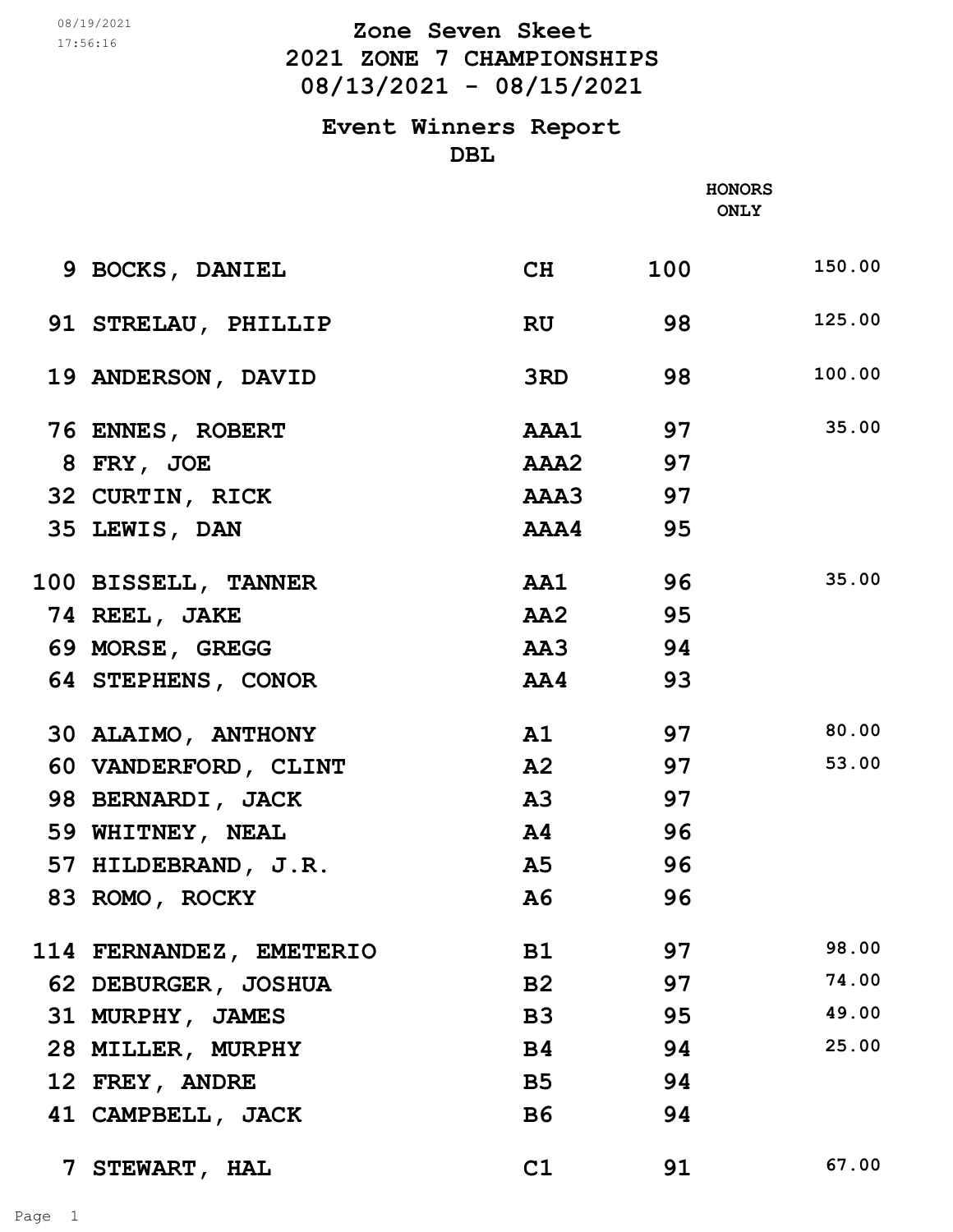## **Event Winners Report DBL**

|                                  | <b>HONORS</b><br><b>ONLY</b> |       |       |
|----------------------------------|------------------------------|-------|-------|
| <b>16 ERAMO, MARTIN</b>          |                              | C2 91 | 45.00 |
| 27 ALLEN, BRAD                   | C3 90                        |       |       |
| 54 SAPPINGTON, NATHAN            | $C4$ 89                      |       |       |
| 38 CORT, GORDON                  | C5 89                        |       |       |
| 45 TOOKER, WAYNE                 | C6 88                        |       |       |
| <b>26 ALLEN, KATHRYN</b>         |                              | D1 91 | 49.00 |
| 21 STERLING, KEITH               | D <sub>2</sub> 87            |       |       |
| 79 MITCHELL, BENJAMIN            | D3 81                        |       |       |
| 56 VIGIL, JASON                  | D4 78                        |       |       |
| 106 MURRAY, THOMAS               | D5 74                        |       |       |
| 99 YOUNG, SHERIDAN               | D6 69                        |       |       |
| 79 MITCHELL, BENJAMIN [D SJCH 81 |                              |       |       |
| 8 FRY, JOE [AAA]                 | JRCH 97                      |       |       |
| 83 ROMO, ROCKY [A]               | JRRU 96                      |       |       |
| 87 FITZGERALD, LOLA [A           | <b>JR3</b> 95                |       |       |
| 3 PETTY, SHAWN [B]               | JR11 87                      |       |       |
| 93 BACKHERMS, NATHEN [B]         | JR12 86                      |       |       |
| 9 BOCKS, DANIEL [A]              | <b>TSCH</b>                  | 100   |       |
| 91 STRELAU, PHILLIP [AAA TSRU 98 |                              |       |       |
| 100 BISSELL, TANNER [AA ] TS3 96 |                              |       |       |
| 74 REEL, JAKE [AA ]              | <b>TS11</b> 95               |       |       |
| 63 GROOVER, SHANE [A ] TS12 93   |                              |       |       |
| 64 STEPHENS, CONOR [AA ] TS13 93 |                              |       |       |
| 89 CHAU, LAWRENCE [B]            | <b>TS14</b> 91               |       |       |
| 72 ANDREAZZI, GIANA [B           | <b>TS15</b> 85               |       |       |
| 73 CAPPELLO, JUSTIN [C           | <b>TS16</b> 83               |       |       |
| 62 DEBURGER, JOSHUA [B           | <b>SUCH</b> 97               |       |       |
| 31 MURPHY, JAMES [B]             | <b>SURU</b> 95               |       |       |
| 58 COGDILL, LYNN [B]             | SU3                          | 93    |       |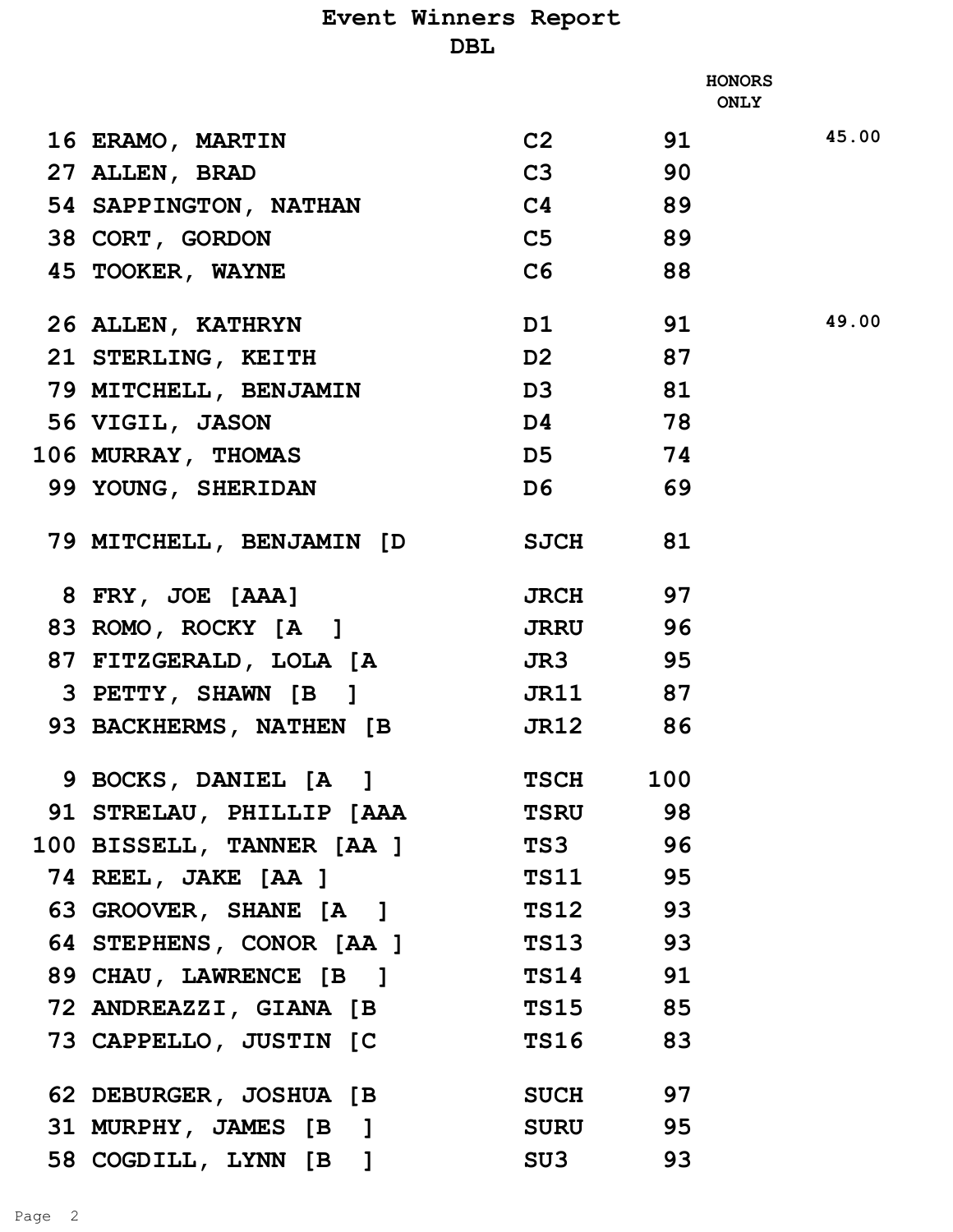# **Event Winners Report**

### **DBL**

|                                  |                |    | <b>HONORS</b><br><b>ONLY</b> |
|----------------------------------|----------------|----|------------------------------|
| 95 BOLT, MICHELLE [B ] SU11 89   |                |    |                              |
| 54 SAPPINGTON, NATHAN [C SU12 89 |                |    |                              |
| 52 MARQUEZ, JONATHAN [A SU13 88  |                |    |                              |
| 80 MITCHELL, MICHAEL [B SU14 84  |                |    |                              |
| 56 VIGIL, JASON [D]              | SU15 78        |    |                              |
| 60 VANDERFORD, CLINT [A SSCH 97  |                |    |                              |
| 30 ALAIMO, ANTHONY [A ] SSRU 97  |                |    |                              |
| 114 FERNANDEZ, EMETERIO [ SS3 97 |                |    |                              |
| 32 CURTIN, RICK [AAA]            | SS11 97        |    |                              |
| 57 HILDEBRAND, J.R. [A SS12 96   |                |    |                              |
| 59 WHITNEY, NEAL [A ] SS13 96    |                |    |                              |
| 65 WILLIAMSON, CRAIG [A SS14 96  |                |    |                              |
| 35 LEWIS, DAN [AAA]              | SS15 95        |    |                              |
| 90 BERRY, DON [A]                | <b>SS16</b> 94 |    |                              |
| 19 ANDERSON, DAVID [AA ] SRCH 98 |                |    |                              |
| 76 ENNES, ROBERT [AAA] SRRU 97   |                |    |                              |
| 98 BERNARDI, JACK [A]            | <b>SR3</b> 97  |    |                              |
| 69 MORSE, GREGG [AA ]            | SR11 94        |    |                              |
| 12 FREY, ANDRE [B]               | <b>SR12</b> 94 |    |                              |
| 41 CAMPBELL, JACK [B]            | SR13           | 94 |                              |
| 44 SEYMOUR, TERRY [B]            | SR14 94        |    |                              |
| 48 WITT, MARK [A]                | SR15 93        |    |                              |
| 104 BINNS, BRUCE [A]             | SR16           | 93 |                              |
| 18 WILLIAMS, BILLY [A]           | <b>VTCH</b>    | 95 |                              |
| 28 MILLER, MURPHY [B]            | <b>VTRU</b> 94 |    |                              |
| 34 PURKEY, ROBERT [B]            | <b>VT3</b> 93  |    |                              |
| <b>14 SPARKS, KEITH [B]</b>      | <b>VT11</b> 92 |    |                              |
| 5 CAGLE, WAYNE [A]               | VT12           | 91 |                              |
| 7 STEWART, HAL [C]               | <b>VT13</b> 91 |    |                              |
| 24 MCCORMICK, ROB [B ]           | <b>VT14</b> 89 |    |                              |
| 38 CORT, GORDON [C]              | <b>VT15</b> 89 |    |                              |